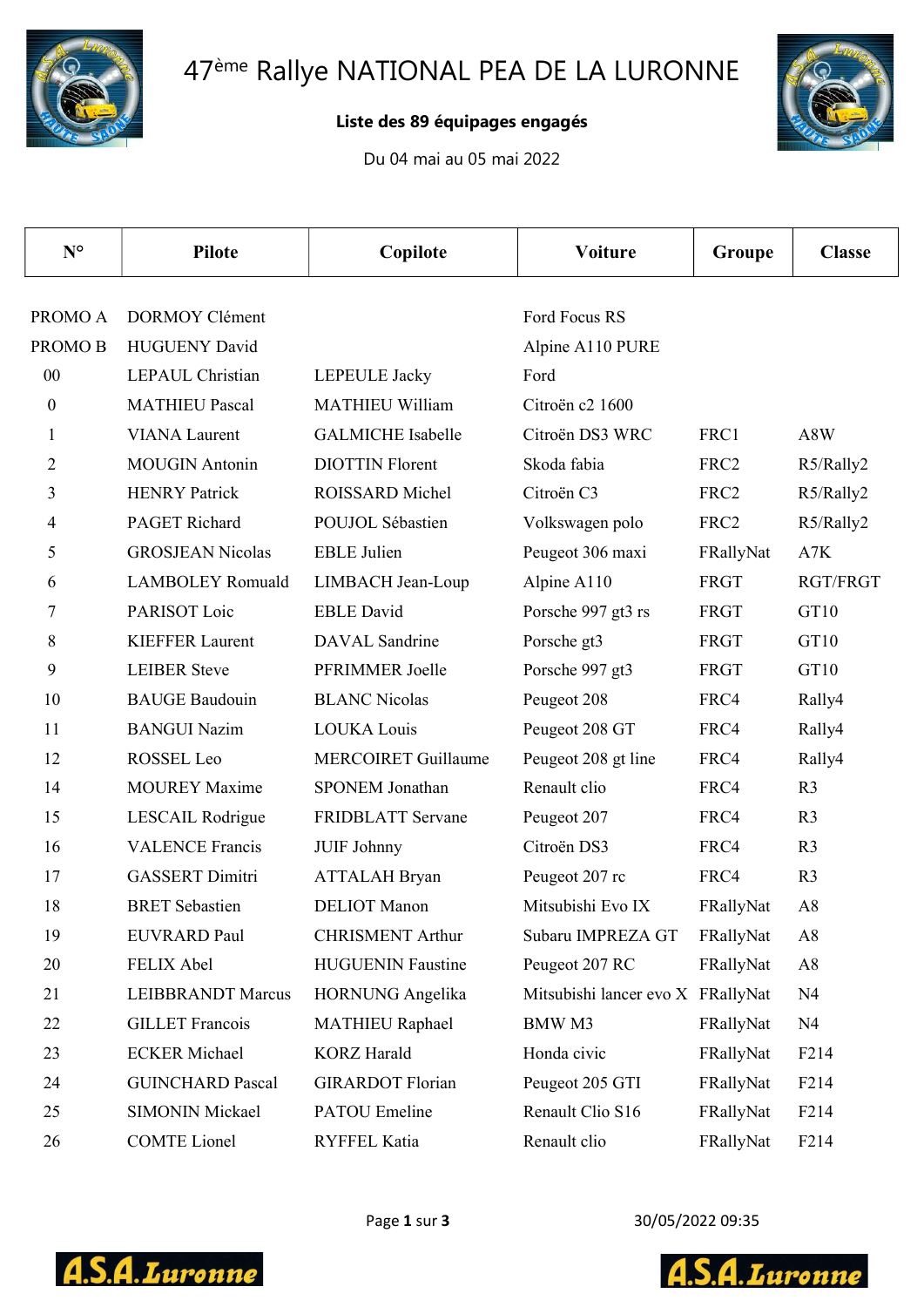

# 47ème Rallye NATIONAL PEA DE LA LURONNE

## Liste des 89 équipages engagés



#### Du 04 mai au 05 mai 2022

| 27 | CHOQUEY Dylan               | <b>CHOQUEY Morgan</b>    | Renault CLIO RS       | FRallyNat | F214              |
|----|-----------------------------|--------------------------|-----------------------|-----------|-------------------|
| 28 | <b>GURNAUD Samuel</b>       | <b>DECOBERT</b> Romain   | Peugeot 206 xs        | FRallyNat | F214              |
| 29 | <b>BROUILLARD Julien</b>    | HILDENBRAND Nicolas      | Renault clio ragnotti | FRallyNat | F214              |
| 30 | <b>LAURENCY Paul</b>        | <b>JEUDY</b> Cindy       | Peugeot 205 GTI       | FRallyNat | F214              |
| 31 | <b>PARET David</b>          | JEANGEORGES Tiphanie     | Peugeot 205 maxi      | FRallyNat | F214              |
| 32 | <b>DUCHENE Pierre Emile</b> | <b>MAGNIN Marine</b>     | Renault clio          | FRallyNat | F214              |
| 33 | <b>JEUDY Ludovic</b>        | <b>DORIOT</b> Julie      | Peugeot 205           | FRallyNat | F214              |
| 34 | <b>MALEY Jean-Edmond</b>    | <b>SONNET David</b>      | Citroën Saxo          | FRC4      | A6K               |
| 35 | <b>JEANPIERRE</b> Stephane  | <b>JEANPIERRE Paul</b>   | Citroën Saxo          | FRC4      | A6K               |
| 36 | <b>BESCHET</b> Enzo         | <b>ROUSSELET Pierrot</b> | Renault clio          | FRC5      | Rally5            |
| 37 | THIEBAUT Paul               | <b>BISSONNIER Remi</b>   | Peugeot 208           | FRC4      | R2                |
| 38 | FLEUROT Aurélien            | <b>BOLOPION Thomas</b>   | Renault clio          | FRC4      | A7                |
| 39 | COUVAL Clara                | ROUSSELET Adrien         | Renault clio ragnotti | FRC4      | A7                |
| 40 | <b>MEYER Thiebaut</b>       | <b>AUGIER Pascale</b>    | Honda civic           | FRC4      | A7                |
| 41 | <b>CHEVALIER Xavier</b>     | <b>ALEXANDRE Estelle</b> | Peugeot 206S16        | FRC4      | A7                |
| 42 | <b>ANDRE Flavien</b>        | <b>FLEURETTE Antoine</b> | Renault clio rs       | FRC4      | A7                |
| 43 | <b>RUPT</b> Dominique       | <b>RUPT</b> Athenais     | Renault clio          | FRC4      | A7                |
| 44 | PETIT David                 | <b>LAINE</b> Sébastien   | Renault Clio          | FRC4      | N <sub>3</sub>    |
| 45 | <b>GILLET</b> Romain        | ALLIX Jérôme             | Renault CLIO RS       | FRC4      | N <sub>3</sub>    |
| 46 | <b>AIZIER Frederic</b>      | <b>GAVOYE</b> Romain     | Renault Clio ragnotti | FRC4      | N <sub>3</sub>    |
| 47 | <b>LAURENCE Tobias</b>      | PEA Florent              | Renault clio ragnotti | FRC4      | N <sub>3</sub>    |
| 48 | <b>CORBERAND Yoan</b>       | <b>FAIVRE</b> Emeline    | Citroën C2            | FRC4      | F213              |
| 49 | <b>MOREL Nicolas</b>        | <b>LAMBERT</b> Jordan    | Citroën SAXO          | FRC4      | F213              |
| 50 | <b>VALDENAIRE Thibault</b>  | <b>VIEILLARD Fanny</b>   | Peugeot 106           | FRC4      | F213              |
| 51 | <b>CUNEY Julien</b>         | <b>DURPOIX Eric</b>      | Peugeot 106           | FRC4      | F <sub>213</sub>  |
| 52 | PINOT Thomas                | <b>GRILLOT</b> Olivier   | Citroën Saxo          | FRC4      | F <sub>2</sub> 13 |
| 53 | NIKLAUS Dylan               | <b>LAMBOLEY Adrien</b>   | Opel CORSA            | FRC4      | F <sub>213</sub>  |
| 54 | NIKLAUS Loic                | NIKLAUS Amandine         | Peugeot 106           | FRC4      | F <sub>213</sub>  |
| 55 | <b>HULME</b> Valentin       | <b>CHONAVEL Pauline</b>  | Citroën saxo vts      | FRC4      | F <sub>213</sub>  |
| 56 | PERSONNE Regis              | PERNOT Sandrine          | Peugeot 106           | FRC4      | A <sub>6</sub>    |
| 57 | JEUDY Sébastien             | JEUDY Yohann             | Peugeot 106 s16       | FRC4      | A6                |
| 58 | <b>JACOB</b> Ronan          | <b>SIMON Charline</b>    | Citroën SAXO          | FRC4      | A6                |
| 59 | ROUX Aurélien               | <b>SCHOENTHALER Ines</b> | Citroën saxo          | FRC4      | A <sub>6</sub>    |



Page 2 sur 3 30/05/2022 09:35



S.A.Luronne  $\Delta$